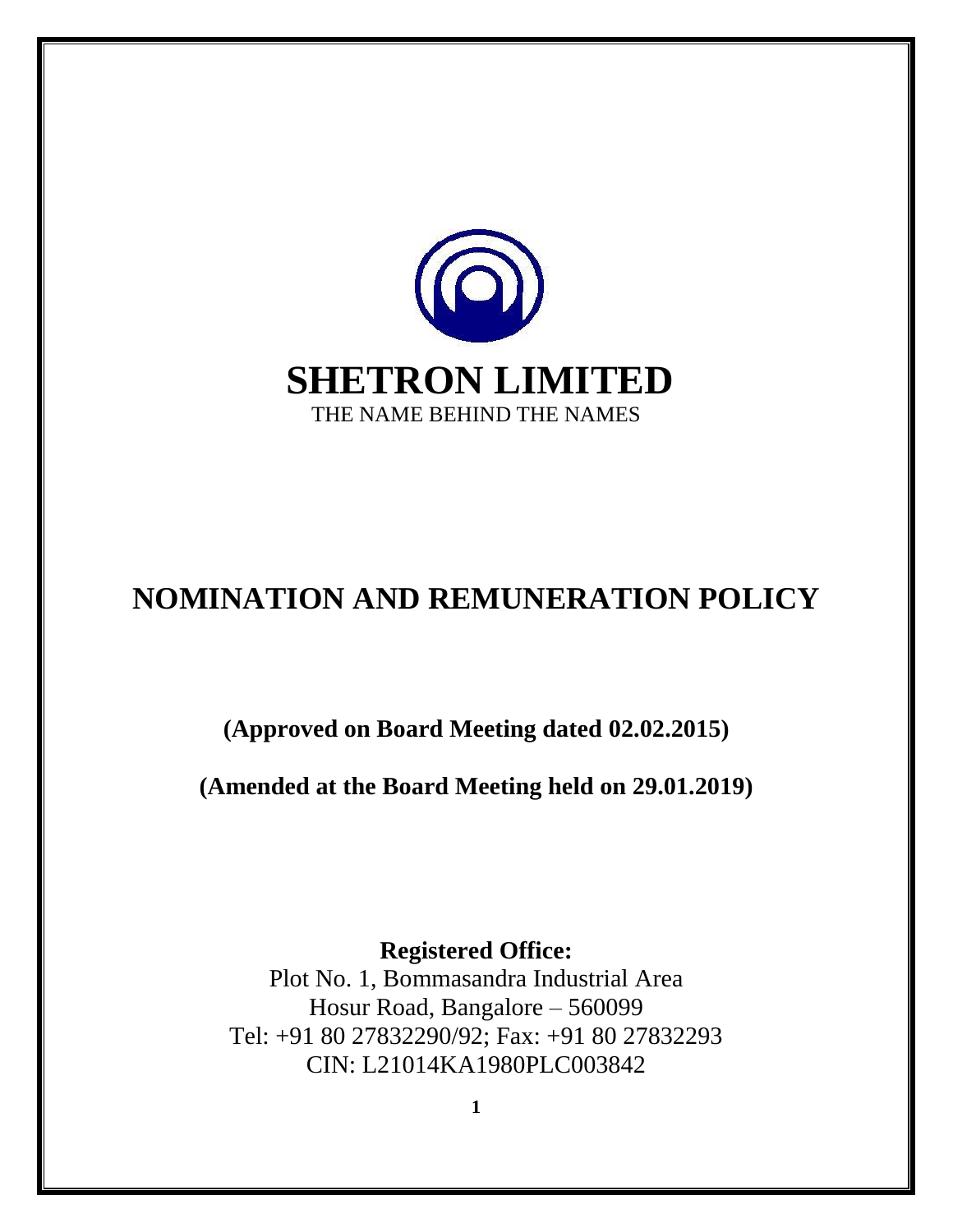## **NOMINATION AND REMUNERATION POLICY**

#### **INTRODUCTION:**

In pursuance of the Company's policy to consider human resources as its invaluable assets, to pay equitable remuneration to all Directors, Key Managerial Personnel and employees of the company, to harmonize the aspirations of human resources consistent with the goals of the company and in terms of the provisions of the Companies Act, 2013 and the Listing Agreement with the Bombay Stock Exchange (as amended from time to time), this policy on Nomination and Remuneration of Directors, Key Managerial Personnel (KMP) and Senior Management has been formulated by the Nomination and Remuneration Committee ("NRC") and approved by the Board of Directors of the Company.

#### **CONSTITUTION OF COMMITTEE:**

The Board of Directors of the Company (the Board) constituted the committee to be known as the 'Nomination and Remuneration Committee' consisting of three or more non-executive directors out of which not less than one-half are Independent Directors. The Chairman of the Committee is an Independent Director. However, the chairperson of the company (whether executive or nonexecutive) may be appointed as a member of the Nomination and Remuneration Committee but shall not chair such Committee.

The Company Secretary of the Company shall act as Secretary of the Committee. The meeting of the Committee shall be held at such regular intervals as may be required.

#### **OBJECTIVE:**

The Nomination and Remuneration Committee and this Policy shall be in compliance with Section 178 of the Companies Act, 2013 read along with the applicable rules thereto and Clause 49 under the Listing Agreement. The objective of this policy is to lay down a framework in relation to remuneration of Directors, Key Managerial Personnel (KMP), Senior Management personnel and other employees. The Key Objectives of the Committee would be:

- $\triangleright$  To guide the Board in relation to appointment and removal of Directors, Key Managerial Personnel and Senior Management.
- $\triangleright$  To evaluate the performance of the members of the Board and provide necessary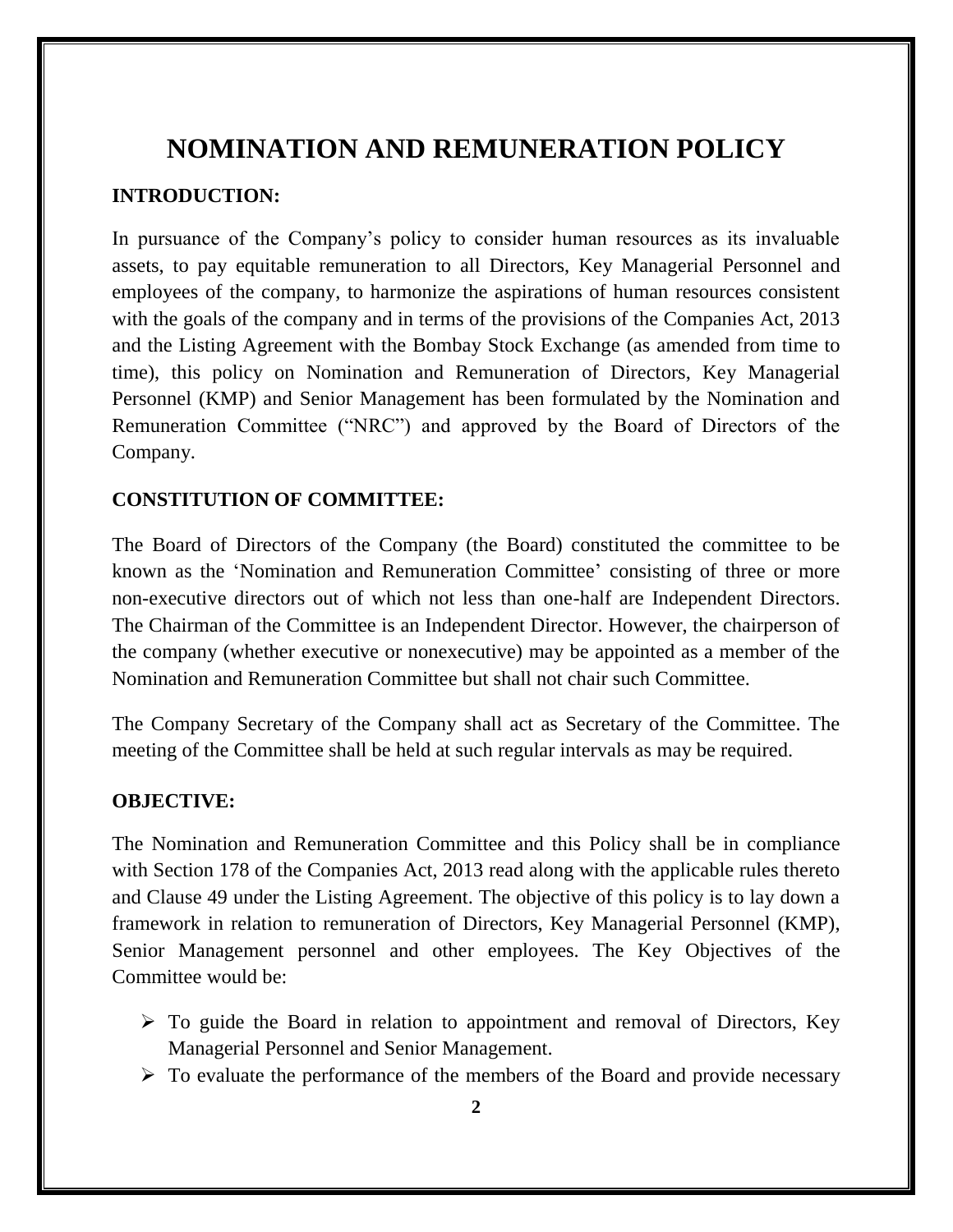report to the Board for further evaluation of the Board.

- $\triangleright$  Formulate the criteria for determining qualifications, positive attributes and independence of a director and recommend to the Board a policy relating to the remuneration of Directors, Key Managerial Personnel and other employees.
- Formulation of criteria for evaluation of Independent Director and the Board.
- $\triangleright$  To recommend to the Board on Remuneration payable to the Directors, Key Managerial Personnel and Senior Management.
- To provide to Key Managerial Personnel and Senior Management reward linked directly to their effort, performance, dedication and achievement relating to the Company's operations.
- $\triangleright$  To retain, motivate and promote talent and to ensure long term sustainability of talented managerial persons and create competitive advantage.
- $\triangleright$  To develop a succession plan for the Board and to regularly review the plan.
- $\triangleright$  To assist the Board in fulfilling responsibilities.
- $\triangleright$  To implement and monitor policies and processes regarding principles of corporate governance

#### **APPLICABILITY:**

- $\triangleright$  Directors (Executive and Non Executive)
- $\triangleright$  Key Managerial Personnel
- Senior Management Personnel

#### **DEFINITIONS:**

- **"Act"** means the Companies Act, 2013 and Rules framed there under, as amended from time to time.
- **"Board"** means Board of Directors of the Company.
- **"Directors"** mean Directors of the Company.
- **"Key Managerial Personnel"** means

i. Managing Director, or Chief Executive Officer or Manager and in their absence, a Whole-time Director;

ii. Chief Financial Officer;

- iii. Company Secretary; and
- **"Senior Management"** means the personnel of the Company who are members of its core management team excluding Board of Directors comprising all members of management one level below the Joint Managing Directors/whole time director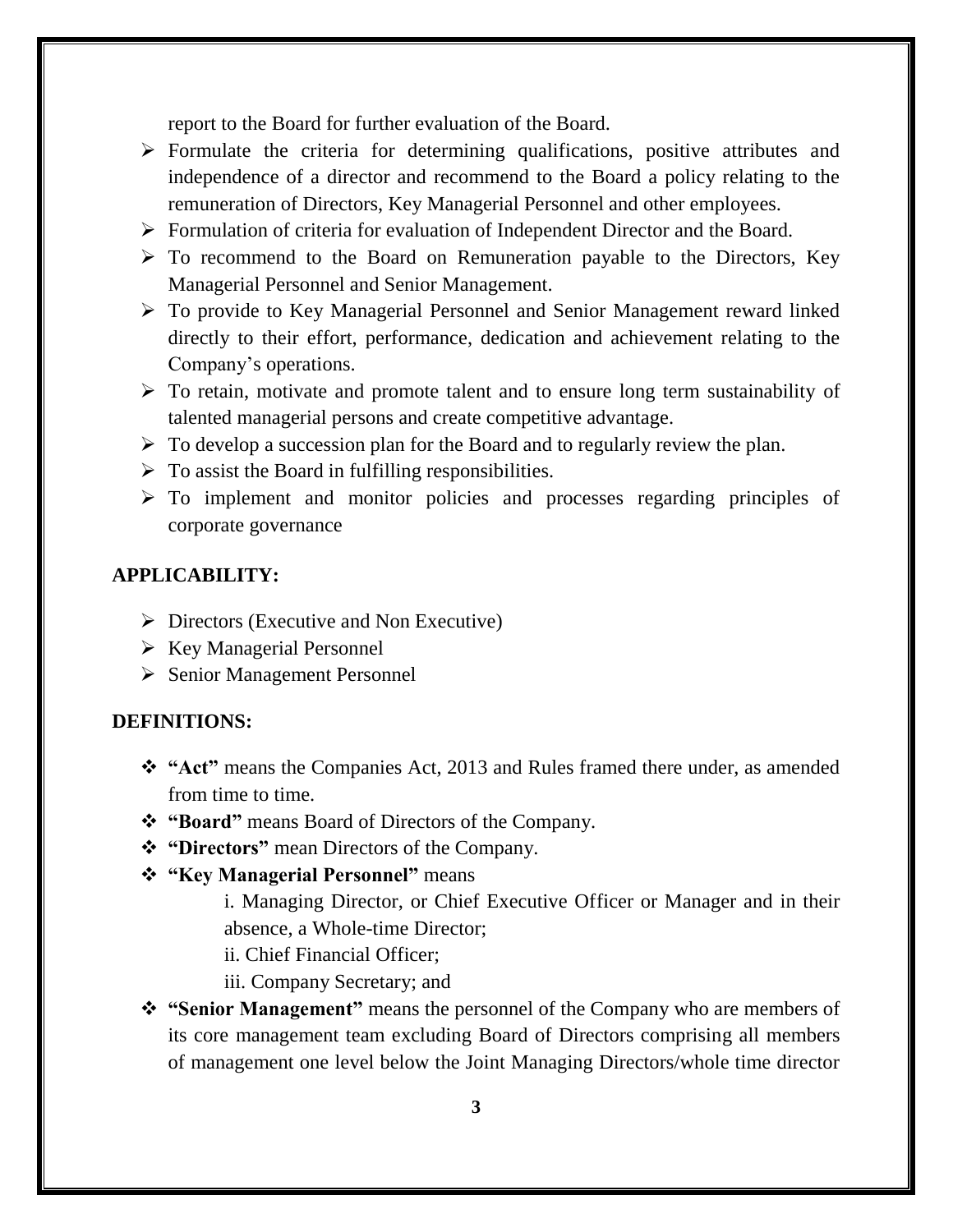(including chief executive officer/manager, in case they are not part of the board) and shall specifically include company secretary and chief financial officer.

## **POLICY FOR APPOINTMENT AND REMOVAL OF DIRECTOR, KEY MANAGERIAL PERSONNEL AND SENIOR MANAGEMENT:**

#### **1. Appointment Criteria and Qualifications:**

- **a)** The Committee shall identify and ascertain the integrity, qualification, expertise and experience of the person for appointment as Director, KMP or at Senior Management level and recommend to the Board his / her appointment.
- **b)** A person should possess adequate qualification, expertise and experience for the position he / she is considered for appointment. The Committee has discretion to decide whether qualification, expertise and experience possessed by a person is sufficient / satisfactory for the concerned position.
- **c)** The Company shall not appoint or continue the employment of any person as Whole-time Director who has attained the age of seventy years. Provided that the term of the person holding this position may be extended beyond the age of seventy years with the approval of shareholders by passing a special resolution based on the explanatory statement annexed to the notice for such motion indicating the justification for extension of appointment beyond seventy years.

#### **2. Term / Tenure:**

#### **a) Managing Director/Whole-time Director:**

The Company shall appoint or re-appoint any person as its Executive Chairman, Managing Director or Executive Director for a term not exceeding five years at a time. No re-appointment shall be made earlier than one year before the expiry of term.

#### **b) Independent Director:**

An Independent Director shall hold office for a term up to five consecutive years on the Board of the Company and will be eligible for re-appointment on passing of a special resolution by the Company and disclosure of such appointment in the Board's report.

No Independent Director shall hold office for more than two consecutive terms of upto maximum of 5 years each, but such Independent Director shall be eligible for appointment after expiry of three years of ceasing to become an Independent Director. Provided that an Independent Director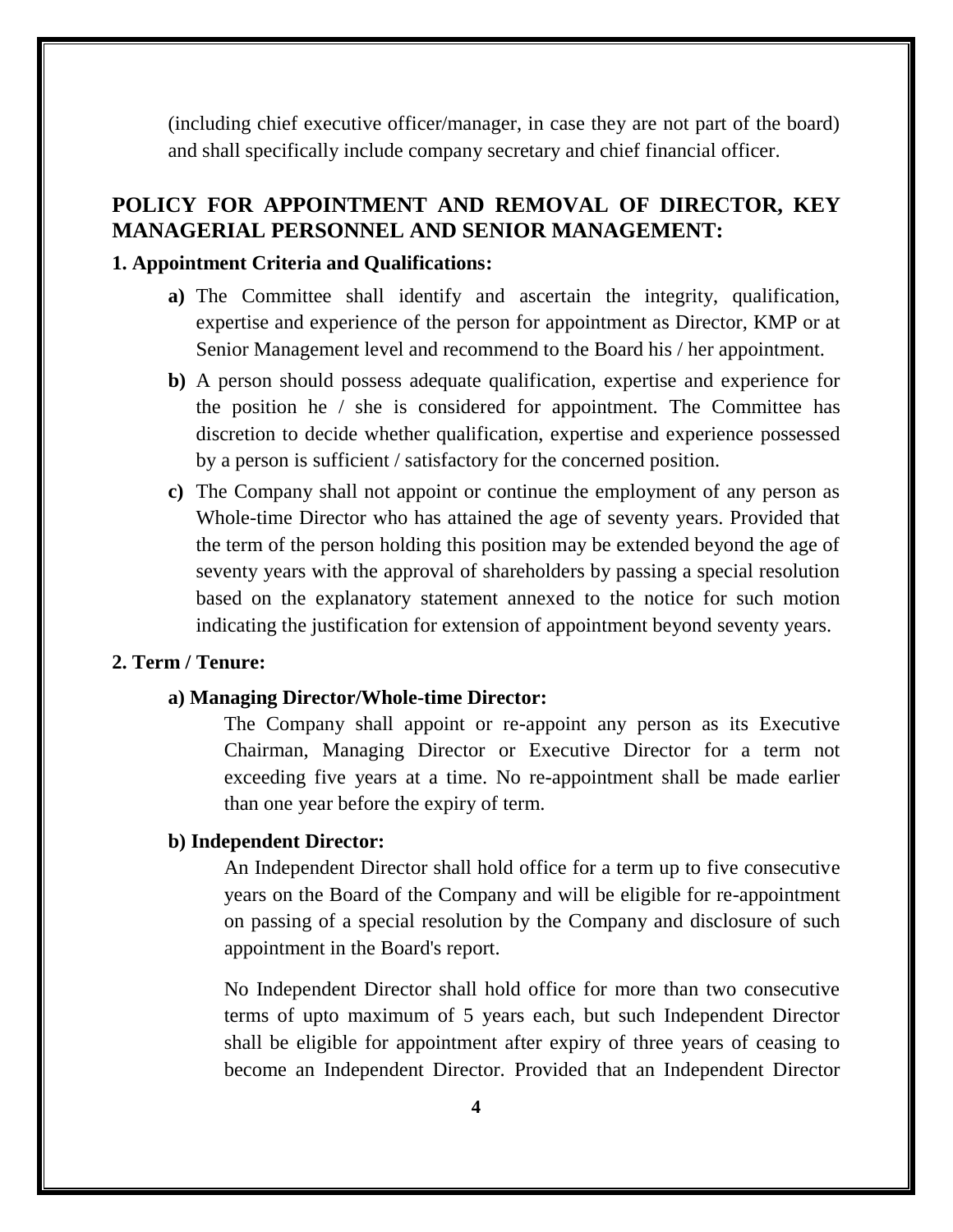shall not, during the said period of three years, be appointed in or be associated with the Company in any other capacity, either directly or indirectly.

At the time of appointment of Independent Director it should be ensured that number of Boards on which such Independent Director serves is restricted to seven listed companies as an Independent Director and three listed companies as an Independent Director in case such person is serving as a Whole-time Director of a listed company or such other number as may be prescribed under the Act.

#### **3. Evaluation:**

The Committee shall carry out evaluation of performance of every Director, KMP and Senior Management Personnel at regular interval (yearly).

#### **4**. **Removal:**

Due to reasons for any disqualification mentioned in the Act or under any other applicable Act, rules and regulations there under, the Committee may recommend, to the Board with reasons recorded in writing, removal of a Director, KMP or Senior Management Personnel subject to the provisions and compliance of the said Act, rules and regulations.

#### **5. Retirement:**

The Director, KMP and Senior Management Personnel shall retire as per the applicable provisions of the Act and the prevailing policy of the Company. The Board will have the discretion to retain the Director, KMP, Senior Management Personnel in the same position/ remuneration or otherwise even after attaining the retirement age, for the benefit of the Company.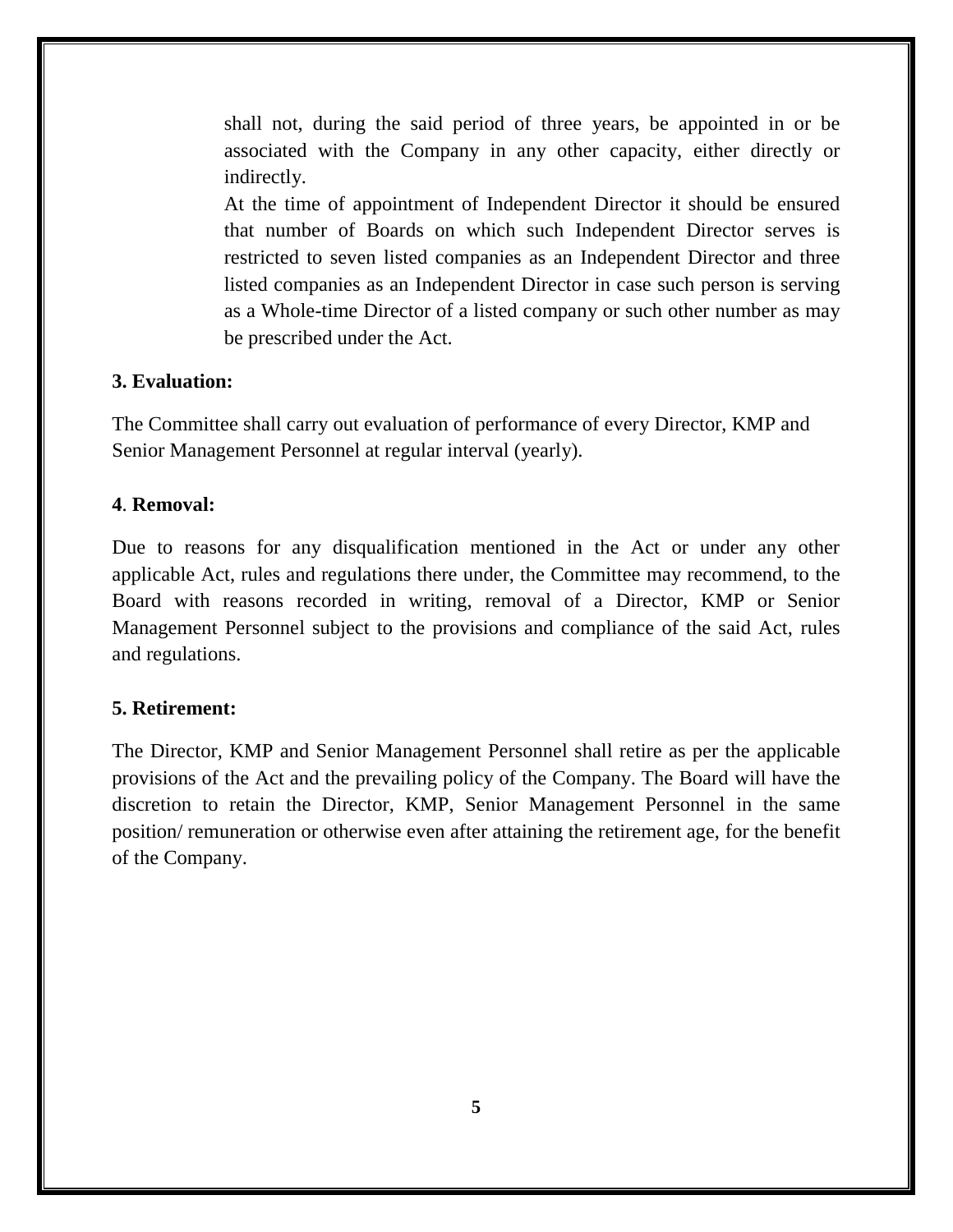## **POLICY FOR REMUNERATION TO DIRECTORS/ KMP/ SENIOR MANAGEMENT PERSONNEL:**

## **1. Remuneration to Managing / Whole-time / Executive Director, KMP and Senior Management Personnel:**

The Remuneration/ Compensation/ Commission etc. to be paid to Director / Managing Director etc. shall be governed as per provisions of the Companies Act, 2013 and rules made there under or any other enactment for the time being in force. The Remuneration paid to the Key Managerial Personnel and Senior Management Personnel shall be based on fixed and variable pay packet combination as may be decided by the Management keeping in mind the Profits as benchmark for variable component and shall be recommended by the Nomination and Remuneration Committee.

#### **2. Remuneration to Non- Executive / Independent Director:**

The Non-Executive Independent Director may receive remuneration / compensation / commission as per the provisions of Companies Act, 2013. The amount of sitting fees shall be subject to ceiling/ limits as provided under Companies Act, 2013 and rules made there under or any other enactment for the time being in force.

#### **DUTIES IN RELATION TO NOMINATION MATTERS**

The duties of the Committee in relation to nomination matters include:

- Ensuring that there is an appropriate induction in place for new Directors and members of Senior Management and reviewing its effectiveness;
- $\triangleright$  Ensuring that on appointment to the Board, Non-Executive Directors receive a formal letter of appointment in accordance with the Guidelines provided under the Act;
- $\triangleright$  Identifying and recommending Directors who are to be put forward for retirement by rotation
- $\triangleright$  Determining the appropriate size, diversity and composition of the Board;
- Developing a succession plan for the Board and Senior Management and regularly reviewing the plan;
- Evaluating the performance of the Board members and Senior Management in the context of the Company's performance from business and compliance perspective;
- Making recommendations to the Board concerning any matters relating to the continuation in office of any Director at any time including the suspension or